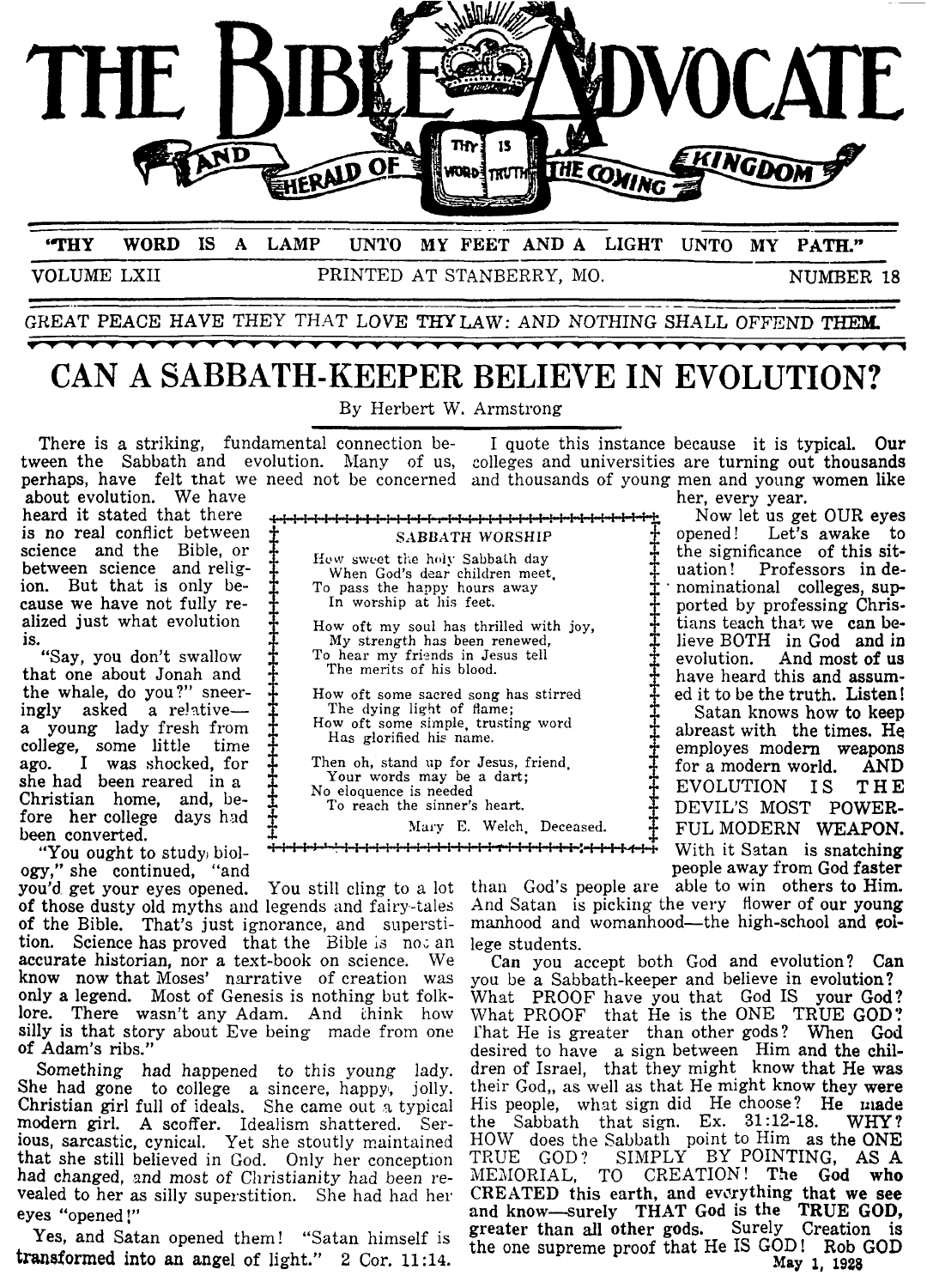of that proof, and what proof have you left that He is greater than the gods of the heathen? When you keep the Sabbath, you affirm, every seventh day, your belict that God is the Creator!

Is Satan dumb? Oh no! Satan knows exactiv WHERE to strike to destroy the faith of those he wants to take from God. When Satan destroys belief in Creation-when the Devil succeeds in convincing men that this earth was not created by an all-powerful creating God, but that it came,—listen to this, for it is the accepted scientific definition of evolution-by continuous progressive change, by NATURAL causes, according to fixed laws, brought about only thru RESIDENT forces"-then has Satan destroyed the PROOF of God.

Do you know just what evolution is? It is the Atheist's explanation of creation-of creation WITHOUT GOD. The infidel had to originate some kind of an explanation. Ask him, 'Well, if you don't believe in a personal God, then how did this earth get here? How did you get here?"-and. until he invented the theory of evolution, he could not answer. Without evolution he could not account for his own very existence. So evolution became inevitable.

It is true that evolution originated in pagan, infide!, unbelieving minds. It is the product of the mind of the "natural man," as the Apostle Paul him. The mind to which the things describes spoken of in the Holy Scriptures are, as those Scip-"but foolishness." Those world-retures say. nowned scientists who developed, cradled, and propagated into scientific acceptance the modernly recognized theory of evolution were-every one-athe-Darwin, originally professing Christianity. ists. utterly lost his faith thru his conversion to evolution. Huxley, Spencer, Haeckel, Lyell-atheists<br>or agnostics, every one! The evolution-believing scientist of today is no more a believer in your God and mine, than were those of Darwin's day. Thomas A. Edison says the word "God" has no meaning to him! Luther Burbank died proclaiming his unbelief in any personal, creating God.

But do our college professors teach that evolution denies Creation—denies God—denies the Bible? They do not dare! They are teaching in schools supported wholly or in part by professing Chris-They are teaching too many students reared tians. in Christian faith. It would be too great a shock. It would create and intensify prejudice. So our college professors know they must be subtle-just as Satan would have them. They approach the sub-<br>ject with the stealth and fox-like cunning of that<br>old "serpent." They tell our young students they may believe BOTH in God and in evolution. They tell the students and the public that there is no real They Iull conflict between science and religion. suspicion and quiet prejudice. They hand out evolution sugar-coated, craftily assuring us it is entirely harmless. They appeal to the pride and the vanity of the "rational" mind. To understand and believe evolution becomes a mark of distinction. of learning, of "higher" education. To reject it is a mark of gross ignorance, rank prejudice, threadbare superstition. They present a mass of highly complicated arguments, "positive" evidence, and supposed facts-all based upon an imaginary and suppositious hypothesis. They fill the student's mind so full of complex and intricate minor argu-

ments and details that he loses sight of the main fundamentals which must be proved or disproved. before any of the arguments hanging upon them become established. These underlying fundamentals<br>they ignore, or rush hurriedly over. The student is<br>induced to take them for granted. After a single year's course in Biology or Geology, the average college student is thoroughly convinced that evolution is conclusively proved and established. Since evolution is PROVED, anything contrary must be false.

Gradually, as he proceeds in life, our former college student begins to realize that he cannot reconcile the teachings of the Bible with evolution. So, of course, evolution has disproved the Bible. It never occurs to him that the Bible might disprove evolution. When there is dispute between the Bible and science, science is always right and the Bible always wrong.

Our student who has accepted evolution still thinks he believes in God. His professor told him he could believe in both God and evolution, oh but that profesor neglected to define his god. For the evolution god is not a creating God,—he is only a pantheist god-everywhere present in nature--just another name for blind, dumb, purposeless nature. But, now, he gradually realizes he cannot reconcile evolution and the Creation account in Genesis. He does not realize, at first, that this has destroyed his sole PROOF of God. But it does destroy any conception in his mind about infallibility of the Bible, or divine Inspiration of the Holy Ghost.

The Century Dictionary and Encyclopedia defines evolution as "opposed to Creation." Huxley said it "directly antagonistic to Creation," adding was 'evolution makes it impossible to believe the Bible.' Sir Oliver Lodge says, 'Taught by science, we learn that there has been no fall of man; there has been<br>only rise." Another frank evolutionist, Carl Vogt, says, "Evolution turns the Creator out of doors."

## WHAT EVOLUTION TEACHES

realize what evolution teaches? Do you It is much more than a theory that man "came from monkey." Briefly, it is this: The earth "came" by purely NATURAL causes, by the Planetesimal Hypothesis, of Prof. Thos. Crowder Chamberlain. Until a few years ago, the earth"came" by the 'Spiral Nebular Hypothesis" of La Place. Now, however, that theory is discarded and out of date. Man "came," in Lamark's day, by the theory of 'Use and Disuse." But since the day of Darwin, man has come by a natural fixed law of variation of species, a law of the "survival of the fittest," called<br>"Natural Selection." That means that natureblind nature- selects the fittest for survival, the weaker being exterminated in the struggle for existence, and therefore progess is ever upward. The first life upon this earth, according to the Gospel of evolution, "came" by spontaneous generation, or some unknown process, many millions of years ago. in the warm ocean slime. The first active life was a single-celled protoplasmic "amoeba," so small you could see it only thru a high-powered microscope. It generated into additional cells. It developed, grew, multiplied, until the oceans became peopled with vast swarms of worms. And mark you, these worms, according to evolution are our ancestors. It goes back much farther than the monkey. As life grew and multiplied and developed, some of